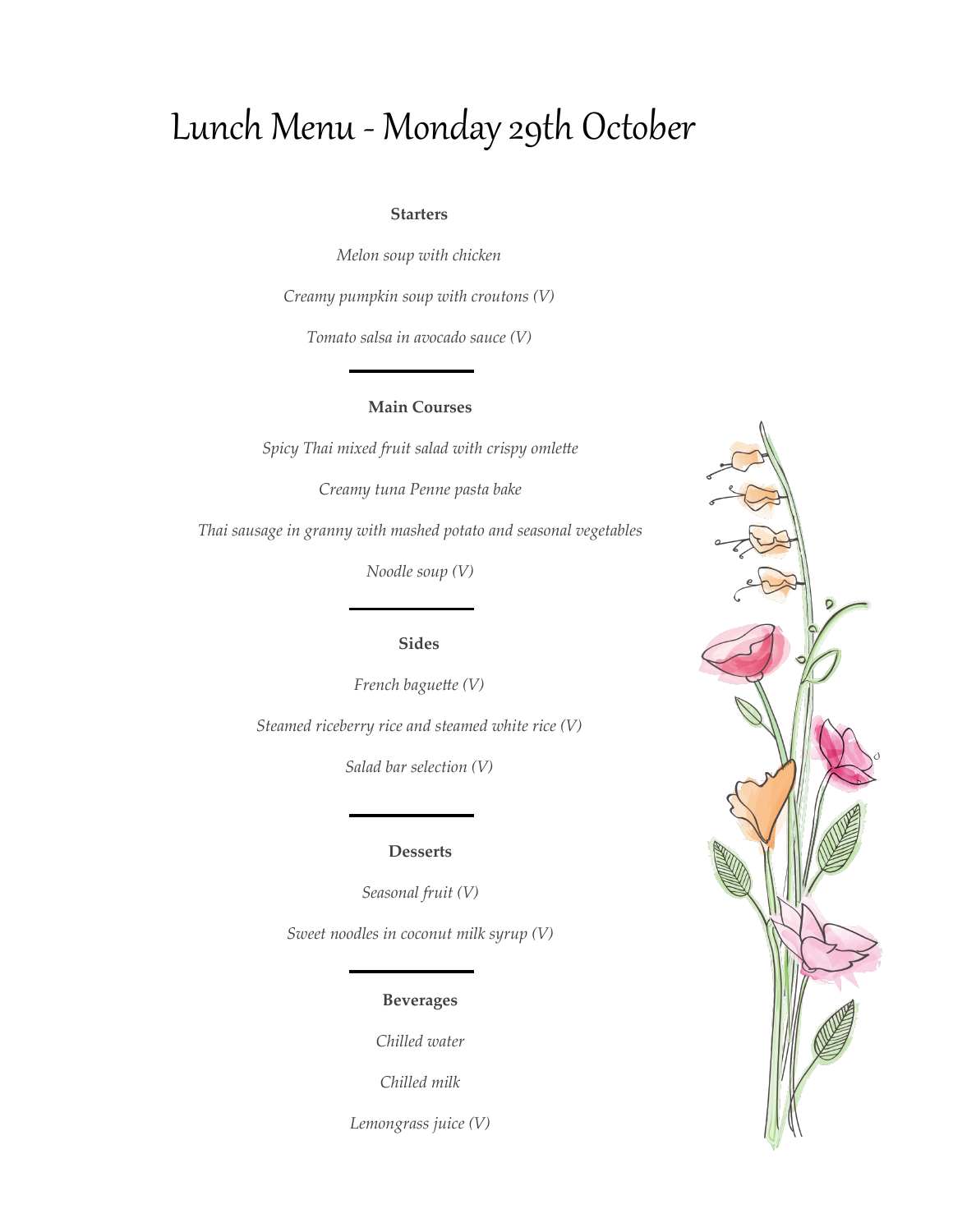## Lunch Menu - Tuesday 30th October

#### **Starters**

*Oven baked minced chicken and shrimp dumplings* 

*Creamy spinach soup with croutons (V)*

*Caesar salad*

### **Main Courses**

*Thai style suki konyac noodles with seafood*

*Shepherds pie with minced pork*

*Stir fried eggplant with soybean (V)*

*Grilled chicken breast steak with herbs and seasonal vegetables*

## **Sides**

*Garlic breaad (V)*

*Steamed riceberry rice and steamed white rice (V)*

*Salad bar selection (V)*

#### **Desserts**

*Seasonal fruit (V)*

*Sweet potato in sweet coconut milk V)* 

## **Beverages**

*Chilled water*

*Chilled milk*

*Bael fruit juice (V)*

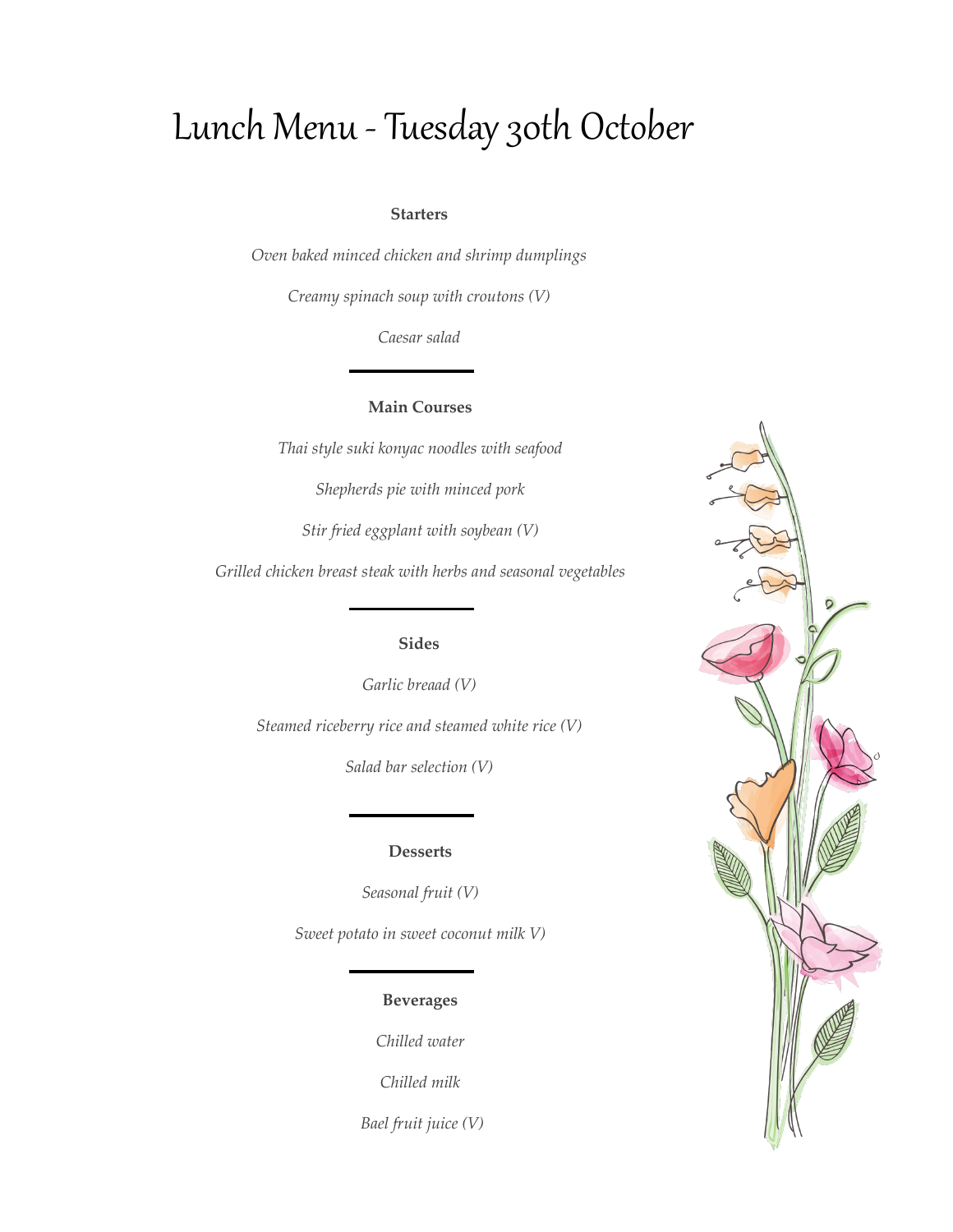# Lunch Menu - Wednesday 31st October

#### **Starters**

*Chashu pork teriyaki and miso Japenese soup*

*Creamy onion soup with croutons (V)*

*Sausage salad*

### **Main Courses**

*Stir fried squid with salted duck eggs Fettucini chicken in green curry sauce Stir fried bean curd stick with ginger (V)*

*Fried dolly fish steak in tamarind sauce with seasonal vegetables*

## **Sides**

*French baguette (V) Steamed riceberry rice and steamed white rice (V)*

*Salad bar selection (V)*

#### **Desserts**

*Seasonal fruit (V)*

*Natural coloured glutinous rice flour balls in coconut milk (V)*

### **Beverages**

*Chilled water*

*Chilled milk*

 *Pandanus juice (V)*

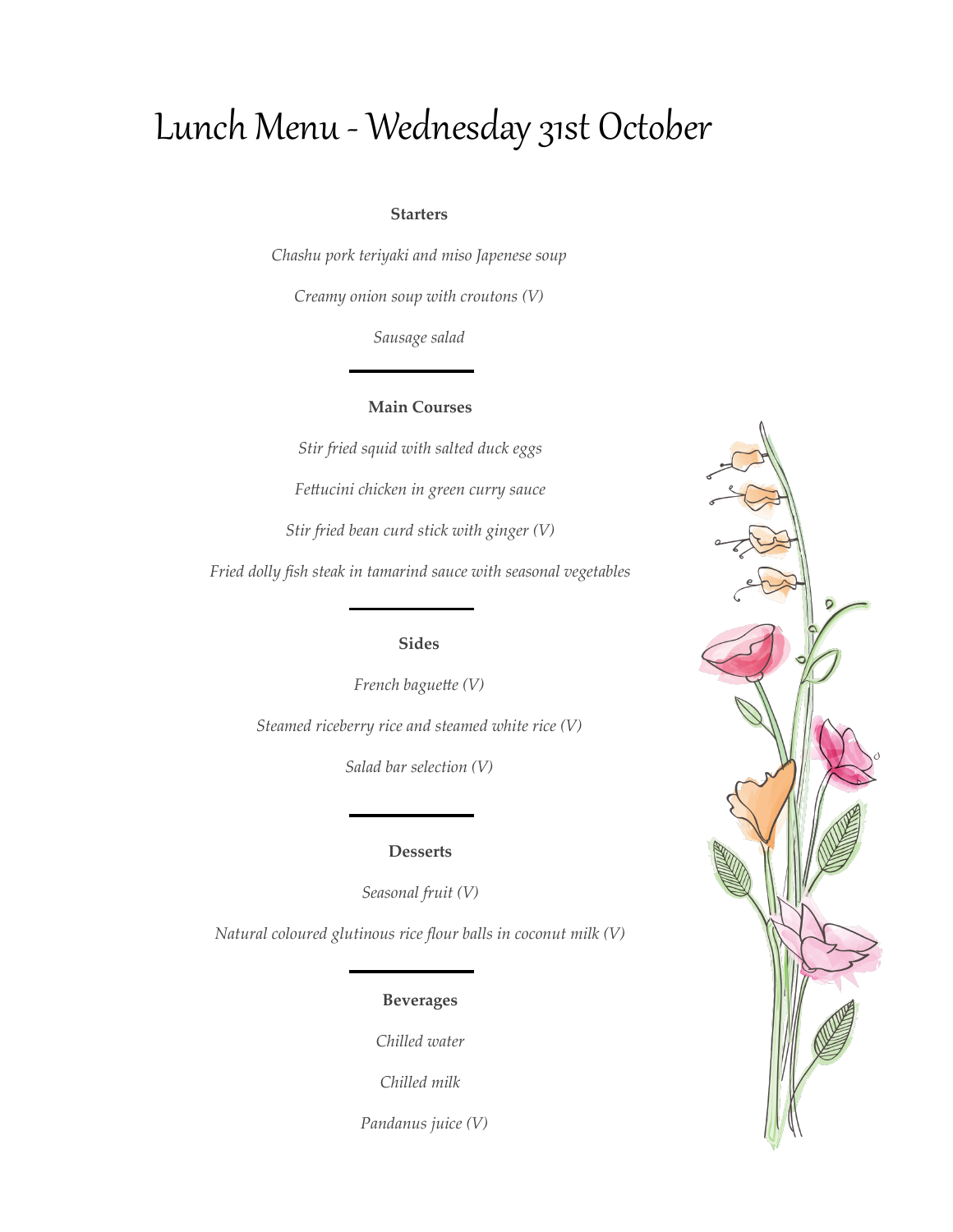## Lunch Menu - Thursday 1st November

#### **Starters**

*Pink seafood flat noodles* 

*Minestrone soup with croutons (V)*

*Potato and sweetcorn salad (V)*

### **Main Courses**

*Stir fried drunken crispy pork Stir fried Fettucini chicken with curry powder Lotus stem in coconut soup (V)*

*Pork steak with black pepper, roasted potatoes and seasonal vegetables*

## **Sides**

*French baguette (V) Steamed riceberry rice and steamed white rice (V)*

*Salad bar selection (V)*

#### **Desserts**

*Seasonal fruit (V)*

*Caramelised crisps in coconut milk (V)*

## **Beverages**

*Chilled water*

*Chilled milk*

*Traditional lemonade (V)*

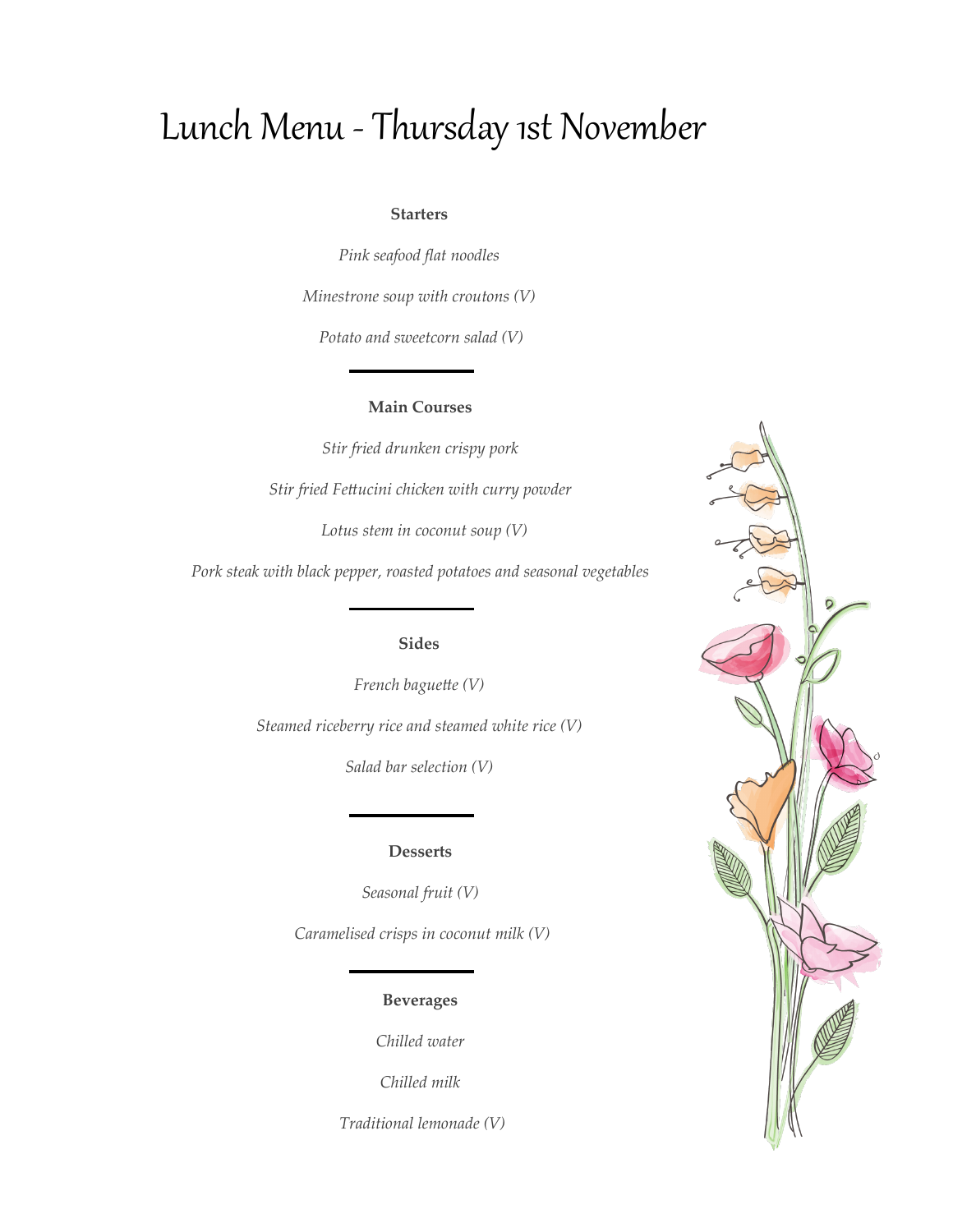## Lunch Menu -Friday 2nd November

#### **Starters**

*Minced pork wrapped in Chinese cabbage with soy sauce*

*Creamy mushroom soup with croutons (V)*

*Mixed fruit salad with a mayonnaise dressing (V)*

## **Main Courses**

*Red curry chicken with sour bamboo shoots Battered fish and chips with seasonal vegetables*

*Japanese style noodle soup (V)*

*Chilli hot dog*

## **Sides**

*Garlic bread (V)*

*Steamed riceberry rice and steamed white rice (V)*

*Salad bar selection (V)*

#### **Desserts**

*Seasonal fruit (V)*

*Apple crumble and ice cream (V)*

## **Beverages**

*Chilled water*

*Chilled milk*

*Longan juice (V)*

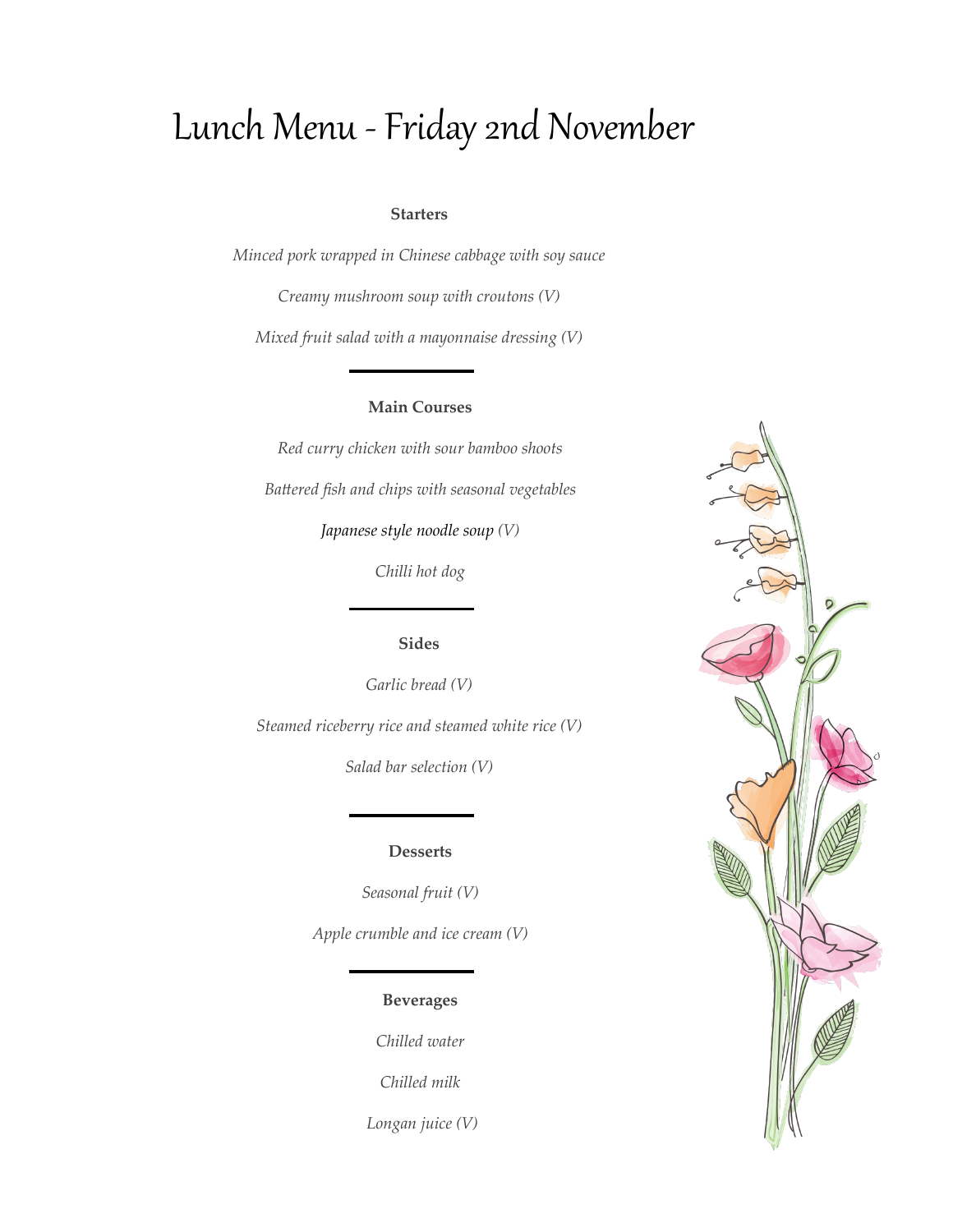## Lunch Menu - Saturday 3rd November

## **Starters**

*Stir fried catfish*

*Creamy potato soup with croutons (V)*

*Fried shrimp salad*

#### **Main Courses**

*Pumpkin curry with chicken*

*Chilli hotdog linguine with pork in a spicy sauce*

*Baked pasta and eggplant with cheese (V)*

*Pork chop with sweet and sour peppers and seasonable vegetables*

## **Sides**

*French baguette (V) Steamed riceberry rice and steamed white rice (V)*

*Salad bar selection (V)*

## **Desserts**

*Seasonal fruit (V)*

*Thai pandan short vermicelli in palm sugar and coconut milk (V)*

## **Beverages**

*Chilled water*

*Chilled milk*

*Roselle juice (V)*